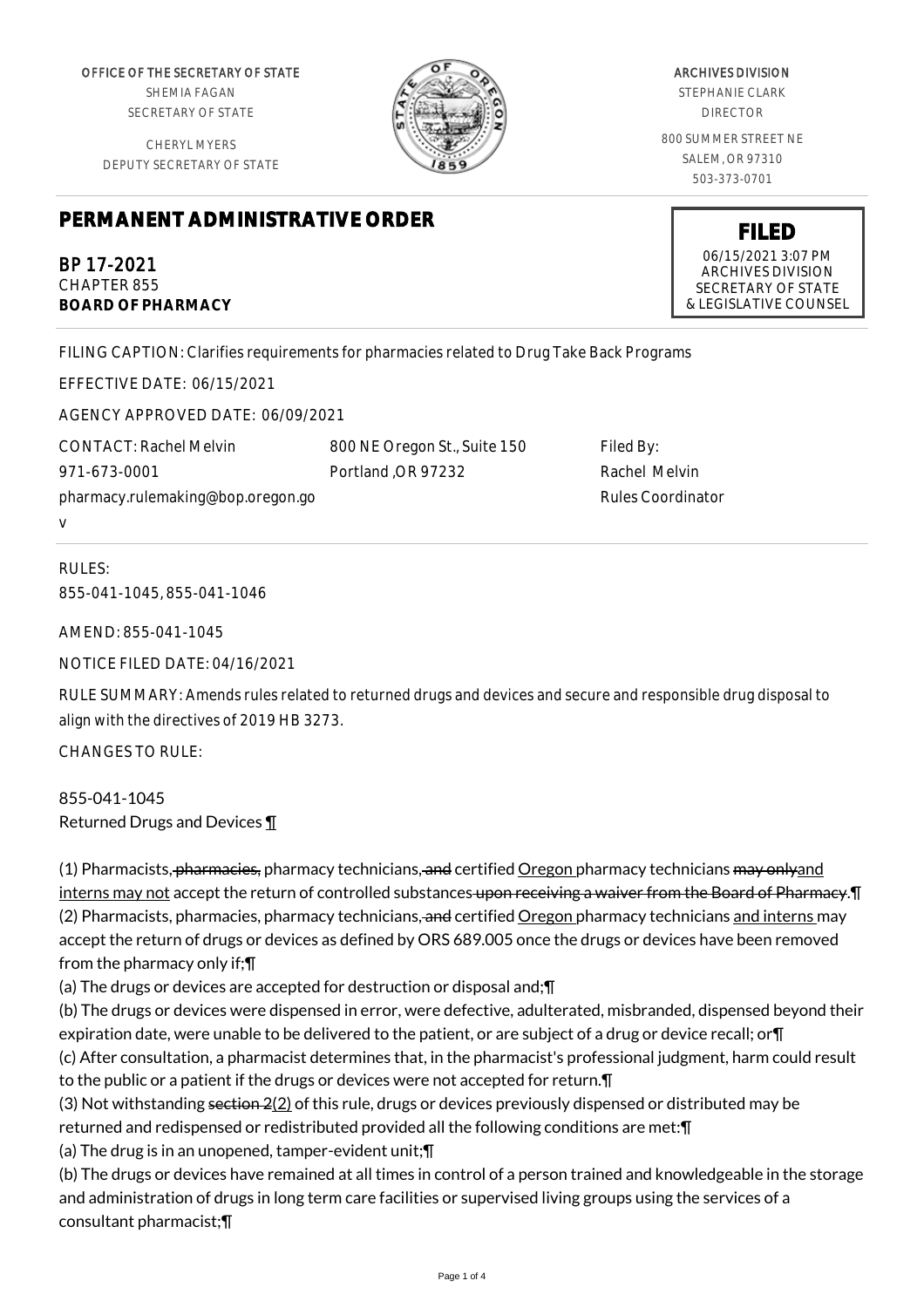(c) The drug or device has not been adulterated or misbranded and has been stored under conditions meeting United States Pharmacopeia standards.¶

(4) Upon written request, the Board may waive any of the requirements of this rule if a waiver will further public health or safety or the health and safety of a patient. A waiver granted under this section shall only be effective when it is issued by the Board in writingaccording to the manufacturer recommendations.

Statutory/Other Authority: ORS 689.205

Statutes/Other Implemented: ORS 689.305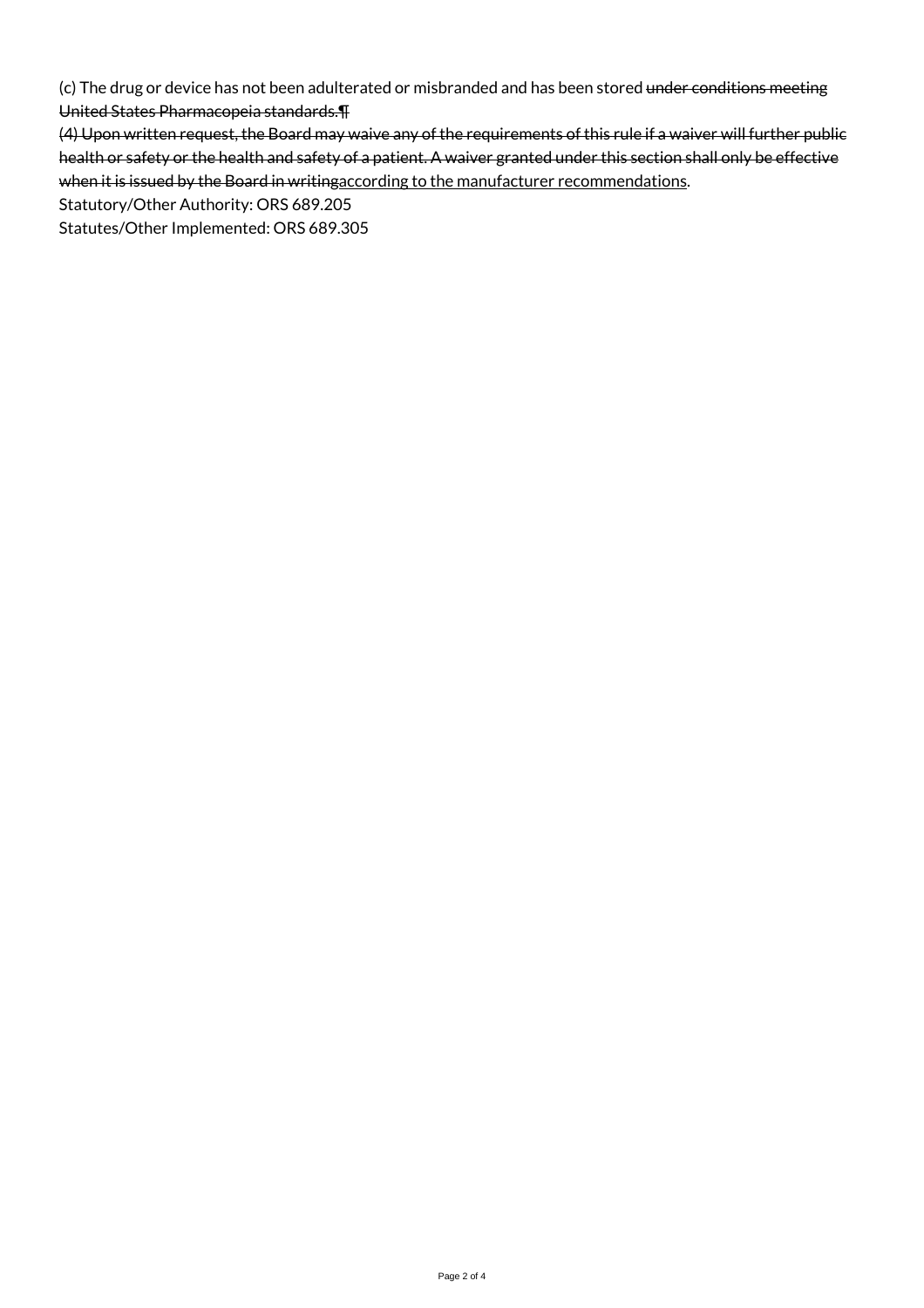## AMEND: 855-041-1046

## NOTICE FILED DATE: 04/16/2021

RULE SUMMARY: Amends rules related to returned drugs and devices and secure and responsible drug disposal to align with the directives of 2019 HB 3273.

CHANGES TO RULE:

855-041-1046 Secure and Responsible Drug Disposal ¶

(1) A pharmacy that operates a drug take back collection program or that participates in a drug take-back program under ORS 459A.200 to ORS 459A.266 as an authorized collector must be registered with the DEA as an authorized collector mayto collect controlled and non-controlled drugs for destruction in accordance with all applicable federal laws.¶

(2) A pharmacy that operates a drug take-back collection program shall.¶

(2) A pharmacy that operates as a Drug Enforcement Agency (DEA) authorized collector must notify the Bboard in writing prior to initiwithin 30 days of initiating or terminating the program and shallmust establish and enforce policies and procedures, including but not limited to:¶

(a) Provision of a secure location of the collection receptacle inside the retail drug outlet, which must beis accessible to the public and can, within view of the pharmacy counter and must not be placlocated behind the pharmacy counter; and¶

(b) Provision of adequate security measures, including proper installation and maintenance of the collection receptacle, tracking of liners, documentation and key accountability; and \[

(c) Personnel training and accountability.¶

(3) A pharmacy must inform consumers to directly deposit drugs into the collection receptacle. Pharmacy personnel shallmust not count, sort, inventory, or otherwise handle drugs collected.  $\P$ 

(4) A pharmacy shall not dispose of quarantined, recalled or outdated drugs from pharmacy stock in a collection receptaclemust not dispose of drugs from pharmacy stock in a collection receptacle.¶

(5) The liner must be inserted and removed from a locked collection receptacle only by or under the supervision of two employees of the pharmacy. Upon removal, the liner must be immediately sealed, and the pharmacy employees must document their participation in the insertion and removal of each liner from a collection receptacle on a log. Sealed liners must not be opened, analyzed or penetrated at any time by the pharmacy or pharmacy personnel.¶

(6) Liners that have been removed from a collection receptacle and immediately sealed must be directly transferred, or otherwise stored in a secured, locked location in the pharmacy for no longer than 14 days prior to being transferred, by two pharmacy personnel to a registered drug distribution agent (such as registered UPS, FedEx or USPS) or a reverse wholesaler registered with the DEA and the board.¶

(7) Any tampering with a collection receptacle, liner or theft of deposited drugs must be reported to the board in writing within one day of discovery.¶

 $(58)$  A pharmacy shall must maintain all drug disposal records for a minimum of 3 years.

(9) Authorized collectors are required to comply with the following federal and state laws: ¶

(a) ORS 459A.200, ORS 459A.203, ORS 459A.206, ORS 459A.209, ORS 459A.212, ORS 459A.215, ORS

459A.218, ORS 459A.221, ORS 459A.224, ORS 459A.227, ORS 459A.230, ORS 459A.233, ORS 459A.236, ORS 459A.239, ORS 459A.242, ORS 459A.245, ORS 459A.248, ORS 459A.251, ORS 459A.254, ORS 459A.257, ORS 459A.260, ORS 459A.263, and ORS 459A.266;¶

(b) OAR 340-098-0000, OAR 340-098-0010, OAR 340-098-0300, OAR 340-098-0350, OAR 340-098-0370, and OAR 340-098-0390;¶

(c) 21 CFR 1317.30 (04/01/2020), 21 CFR 1317.35 (04/01/2020), 21 CFR 1317.40 (04/01/2020), 21 CFR 1317.55 (04/01/2020), 21 CFR 1317.60 (04/01/2020), 21 CFR 1317.65 (04/01/2020), 21 CFR 1317.70